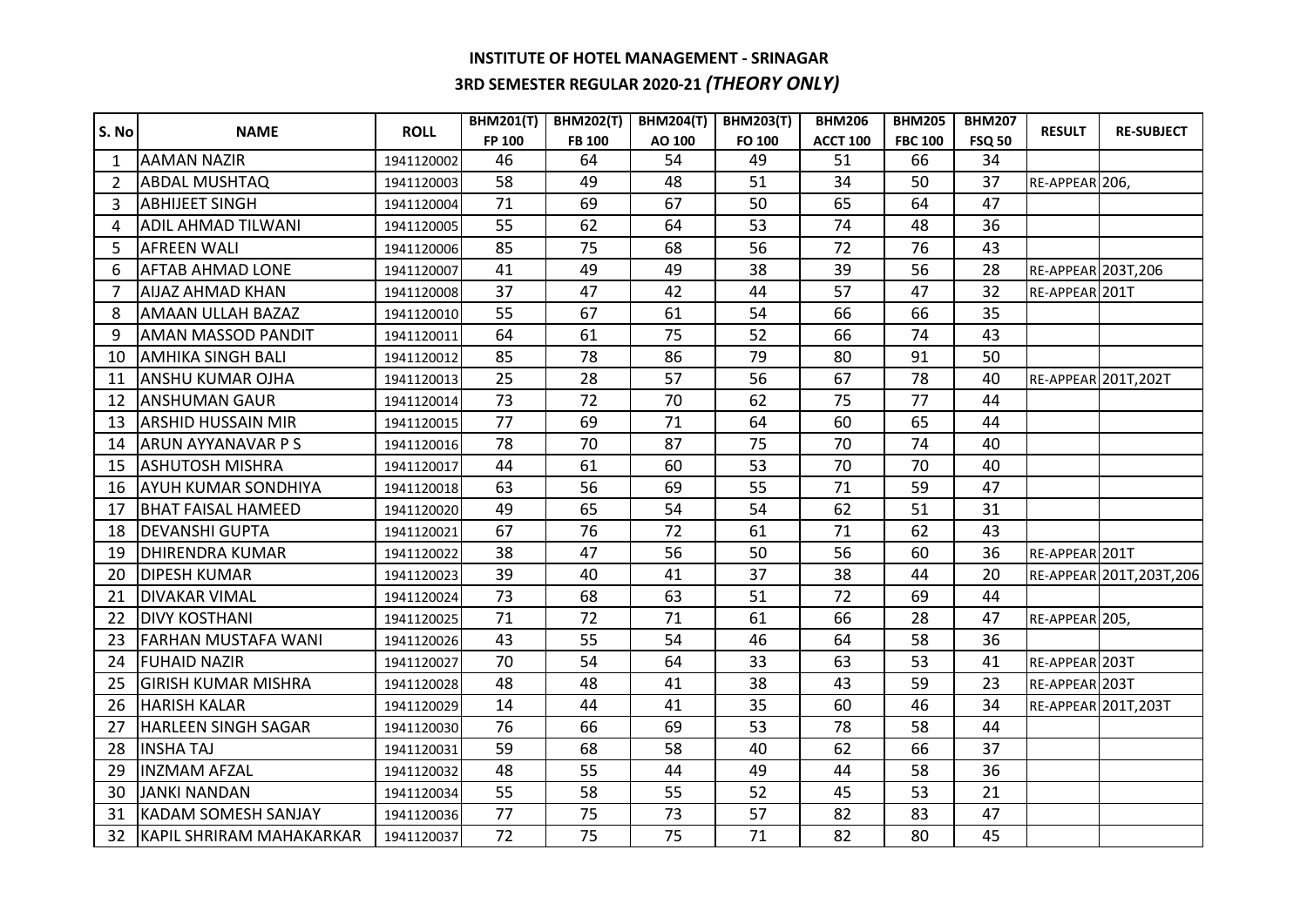| S. No | <b>NAME</b>                 | <b>ROLL</b> | <b>BHM201(T)</b>       | <b>BHM202(T)</b> |        | BHM204(T)   BHM203(T)  | <b>BHM206</b>   | <b>BHM205</b>  | <b>BHM207</b> | <b>RESULT</b>  | <b>RE-SUBJECT</b> |
|-------|-----------------------------|-------------|------------------------|------------------|--------|------------------------|-----------------|----------------|---------------|----------------|-------------------|
|       |                             |             | FP 100                 | <b>FB 100</b>    | AO 100 | FO 100                 | <b>ACCT 100</b> | <b>FBC 100</b> | <b>FSQ 50</b> |                |                   |
| 33    | MAHIR GULZAR KHAN           | 1941120038  | 49                     | 53               | 56     | 47                     | 55              | 67             | 40            |                |                   |
| 34    | <b>MALIK UBAID ULLAH</b>    | 1941120039  | 87                     | 72               | 54     | 62                     | 66              | 79             | 38            |                |                   |
| 35    | MD ENAMUL HAQUE QURAISHI    | 1941120040  | <b>RESULT WITHHELD</b> |                  |        |                        |                 |                |               |                |                   |
| 36    | MOHAMMAD AAFAQ              | 1941120041  | 74                     | 70               | 70     | 62                     | 70              | 67             | 46            |                |                   |
| 37    | <b>MOHAMMAD KIBRAN BUCH</b> | 1941120042  | 60                     | 65               | 70     | 54                     | 71              | 50             | 41            |                |                   |
| 38    | MOHAMMAD RAYYAN SAIF        | 1941120043  | 73                     | 77               | 75     | 71                     | 60              | 70             | 46            |                |                   |
| 39    | MOHAMMAD WAMIQ DAR          | 1941120044  | 41                     | 48               | 31     | 48                     | 48              | 43             | 26            | RE-APPEAR 204T |                   |
| 40    | <b>MOHD AABID HUSSAIN</b>   | 1941120045  | 69                     | 61               | 69     | 53                     | 65              | 56             | 41            |                |                   |
| 41    | <b>MOHD ADEEB</b>           | 1941120046  | 61                     | 71               | 75     | 71                     | 76              | 87             | 45            |                |                   |
| 42    | <b>MOHD SALEEM</b>          | 1941120047  | 54                     | 59               | 59     | 59                     | 47              | 54             | 31            |                |                   |
| 43    | <b>MOHD SUHAIL QURESHI</b>  | 1941120048  | 52                     | 60               | 60     | 44                     | 67              | 55             | 37            |                |                   |
| 44    | <b>MUDASIR MUSHTAQ LONE</b> | 1941120049  | 60                     | 25               | 73     | 52                     | 69              | 56             | 28            | RE-APPEAR 202T |                   |
| 45    | MUHAMMAD FAIQ KHAN          | 1941120050  | 78                     | 67               | 61     | 52                     | 71              | 69             | 43            |                |                   |
| 46    | MUHAMMAD SALMAN SOPORIE     | 1941120051  | 60                     | 71               | 73     | 20                     | 65              | 76             | 47            | RE-APPEAR 203T |                   |
| 47    | MUSAVIR HAMID BHAT          | 1941120054  | 58                     | 62               | 42     | 61                     | 68              | 23             | 46            | RE-APPEAR 205  |                   |
| 48    | <b>NAINA SINGH SENGAR</b>   | 1941120055  | 70                     | 69               | 73     | 43                     | 54              | 79             | 47            |                |                   |
| 49    | <b>NAMAN SHARMA</b>         | 1941120056  | 78                     | 79               | 68     | 69                     | 63              | 74             | 46            |                |                   |
| 50    | <b>NAVEED ASHRAF SHEIKH</b> | 1941120057  | 60                     | 56               | 61     | 55                     | 60              | 68             | 40            |                |                   |
| 51    | <b>NAZRUL ISLAM BHAT</b>    | 1941120059  | 51                     | 62               | 56     | 43                     | 52              | 64             | 40            |                |                   |
| 52    | <b>OVAIS AHMAD LONE</b>     | 1941120061  | 55                     | 65               | 57     | 56                     | 84              | 58             | 39            |                |                   |
| 53    | <b>PARAS RATHORE</b>        | 1941120062  |                        |                  |        | <b>RESULT WITHHELD</b> |                 |                |               |                |                   |
| 54    | <b>PARIZA SHAKEEL</b>       | 1941120063  | 65                     | 62               | 60     | 46                     | 69              | 64             | 40            |                |                   |
| 55    | <b>PIYUSH DOGRA</b>         | 1941120064  | 78                     | 72               | 80     | 61                     | 67              | 38             | 39            | RE-APPEAR 205  |                   |
| 56    | <b>PRABHJYOT SINGH</b>      | 1941120065  | 64                     | 61               | 66     | 53                     | 72              | 75             | 36            |                |                   |
| 57    | PRATIK SHIVAJI KACHOLE      | 1941120066  | 55                     | 67               | 66     | 58                     | 71              | 65             | 38            |                |                   |
| 58    | <b>RAJAT PRATAP SINGH</b>   | 1941120068  | 80                     | 74               | 70     | 61                     | 69              | 65             | 48            |                |                   |
| 59    | <b>RISHU RAJ</b>            | 1941120069  | 66                     | 70               | 77     | 49                     | 83              | 82             | 48            |                |                   |
| 60    | <b>RITESH UPADHYAY</b>      | 1941120070  | 66                     | 70               | 70     | 61                     | 84              | 75             | 46            |                |                   |
| 61    | <b>ROHIT BHAGAT</b>         | 1941120071  | 57                     | 55               | 58     | 42                     | 62              | 63             | 39            |                |                   |
| 62    | <b>SANA IMTIYAZ</b>         | 1941120072  | 90                     | 77               | 85     | 80                     | 84              | 93             | 47            |                |                   |
| 63    | <b>SANVINDER KOUR</b>       | 1941120073  | 74                     | 76               | 80     | 69                     | 83              | 66             | 47            |                |                   |
| 64    | <b>SHABUR RASOOL</b>        | 1941120074  | 51                     | 44               | 47     | 35                     | 62              | 55             | 33            | RE-APPEAR 203T |                   |
| 65    | <b>SHAHID AMIN BHAT</b>     | 1941120075  | 56                     | 55               | 53     | 39                     | 66              | 59             | 44            | RE-APPEAR 203T |                   |
| 66    | <b>SHAHID MUBARIK</b>       | 1941120076  | 62                     | 69               | 54     | 33                     | 64              | 58             | 42            | RE-APPEAR 203T |                   |
| 67    | SHAHNAWAZ AHMAD KHAN        | 1941120077  | 71                     | 69               | 57     | 62                     | 64              | 74             | 41            |                |                   |